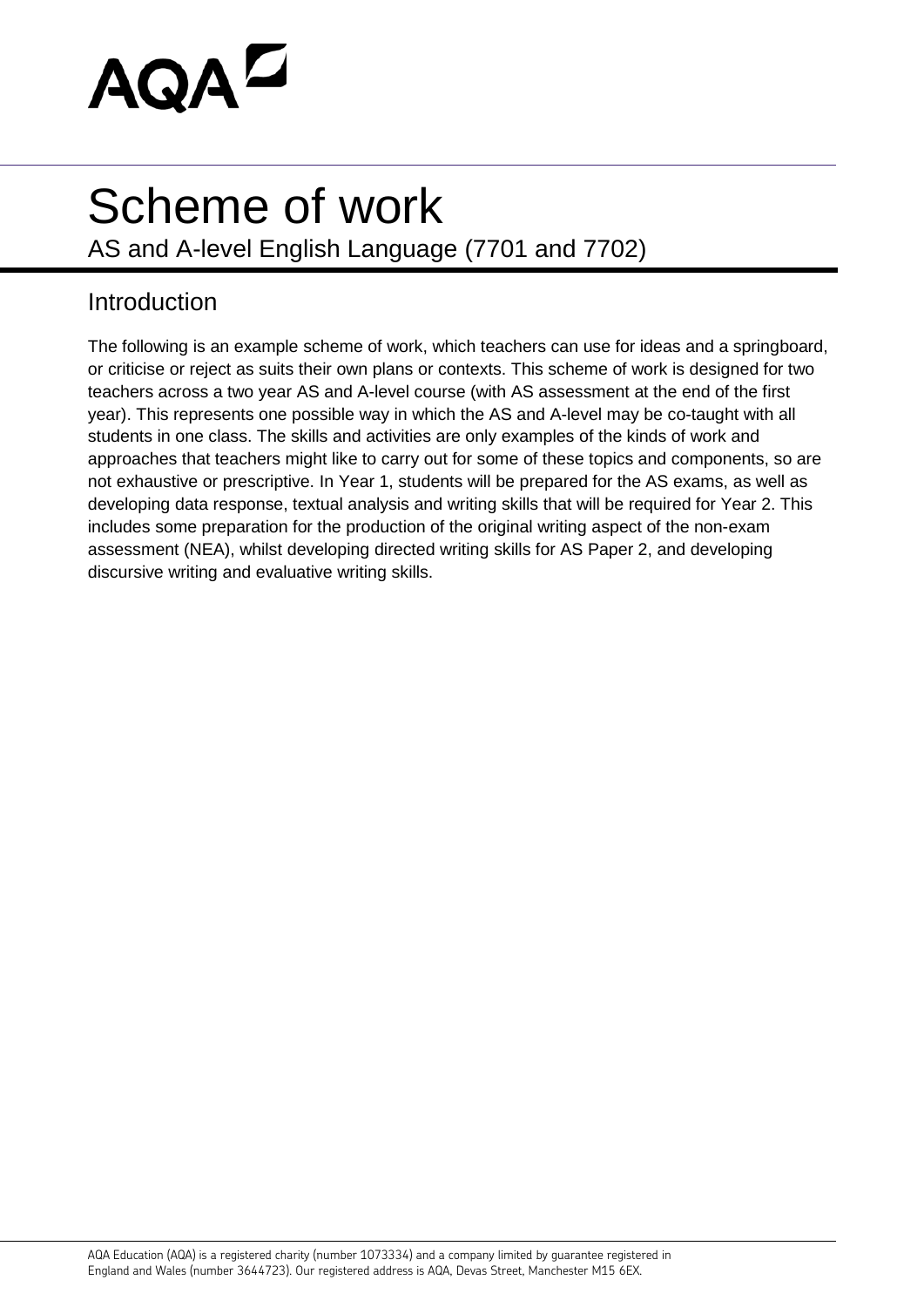## AQAD

## Scheme of work

AS and A-level English Language (7701 and 7702)

| Year <sub>1</sub>                                                            |                                                                          |  |
|------------------------------------------------------------------------------|--------------------------------------------------------------------------|--|
| <b>Autumn Term</b>                                                           |                                                                          |  |
| (half term 1)                                                                |                                                                          |  |
| <b>Teacher 1</b>                                                             | <b>Teacher 2</b>                                                         |  |
| Introduction to language study                                               | Introduction to language study                                           |  |
| Using mini-texts, introduce students to                                      | Using mini-texts, introduce students to                                  |  |
| language methods and concepts                                                | language methods and concepts                                            |  |
| Focus specifically on language and<br>$\bullet$                              | Focus specifically on representation,<br>$\bullet$                       |  |
| mode, drawing comparisons and                                                | considering the use of noun phrases/                                     |  |
| connections between different modes                                          | labelling in creating and shaping                                        |  |
|                                                                              | meaning<br><b>Autumn Term</b>                                            |  |
|                                                                              | (half term 2)                                                            |  |
| <b>Teacher 1</b>                                                             | <b>Teacher 2</b>                                                         |  |
| Language Varieties: Regional and National                                    | Language Varieties: Gender                                               |  |
| Variation                                                                    | Examine deficit, dominance, difference,                                  |  |
| Introduce key concepts e.g.                                                  | diversity models                                                         |  |
| standard/non-standard forms, attitudes,                                      | Begin to introduce students to different<br>$\bullet$                    |  |
| prestige, levelling, loyalty etc.                                            | types of exam response: directed                                         |  |
| Begin to introduce students to different                                     | writing; analytical writing                                              |  |
| types of exam response: directed                                             |                                                                          |  |
| writing; analytical writing                                                  |                                                                          |  |
|                                                                              | <b>Spring Term</b><br>(half term 1)                                      |  |
| <b>Teacher 1</b>                                                             | <b>Teacher 2</b>                                                         |  |
| <b>Textual Analysis</b>                                                      | Language Varieties: Occupational Groups                                  |  |
| Develop students' ability to analyse a                                       | Develop students' understanding of key                                   |  |
| range of texts/modes, using appropriate                                      | concepts e.g. allowable contributions,                                   |  |
| language methods and accurate                                                | specialist lexis/jargon                                                  |  |
| terminology                                                                  | Use examples of mini-data to examine<br>$\bullet$                        |  |
| Develop writing skills: analytical writing<br>$\bullet$                      | different occupational varieties and                                     |  |
| and directed writing                                                         | usage                                                                    |  |
| Use this opportunity to also teach some                                      | Develop students' ability to analyse and<br>$\bullet$                    |  |
| key skills that would be useful for<br>production of creative writing – e.g. | interpret data                                                           |  |
| writing with an understanding of the                                         | Encourage students to bring own data<br>examples to lessons - useful for |  |
| power of information/persuasion                                              | investigation etc.                                                       |  |
|                                                                              | <b>Spring Term</b>                                                       |  |
| (half term 2)                                                                |                                                                          |  |
| <b>Teacher 1</b>                                                             | <b>Teacher 2</b>                                                         |  |
|                                                                              |                                                                          |  |
| Language Varieties: Social groups/status                                     | <b>Textual Analysis</b>                                                  |  |
| Focus on key concepts e.g. hierarchies,                                      | Develop students' ability to analyse a                                   |  |
| status, prestige, social networks etc.                                       | range of texts, using appropriate                                        |  |
| Develop students' ability to analyse and<br>٠<br>interpret data              | language methods and accurate<br>terminology                             |  |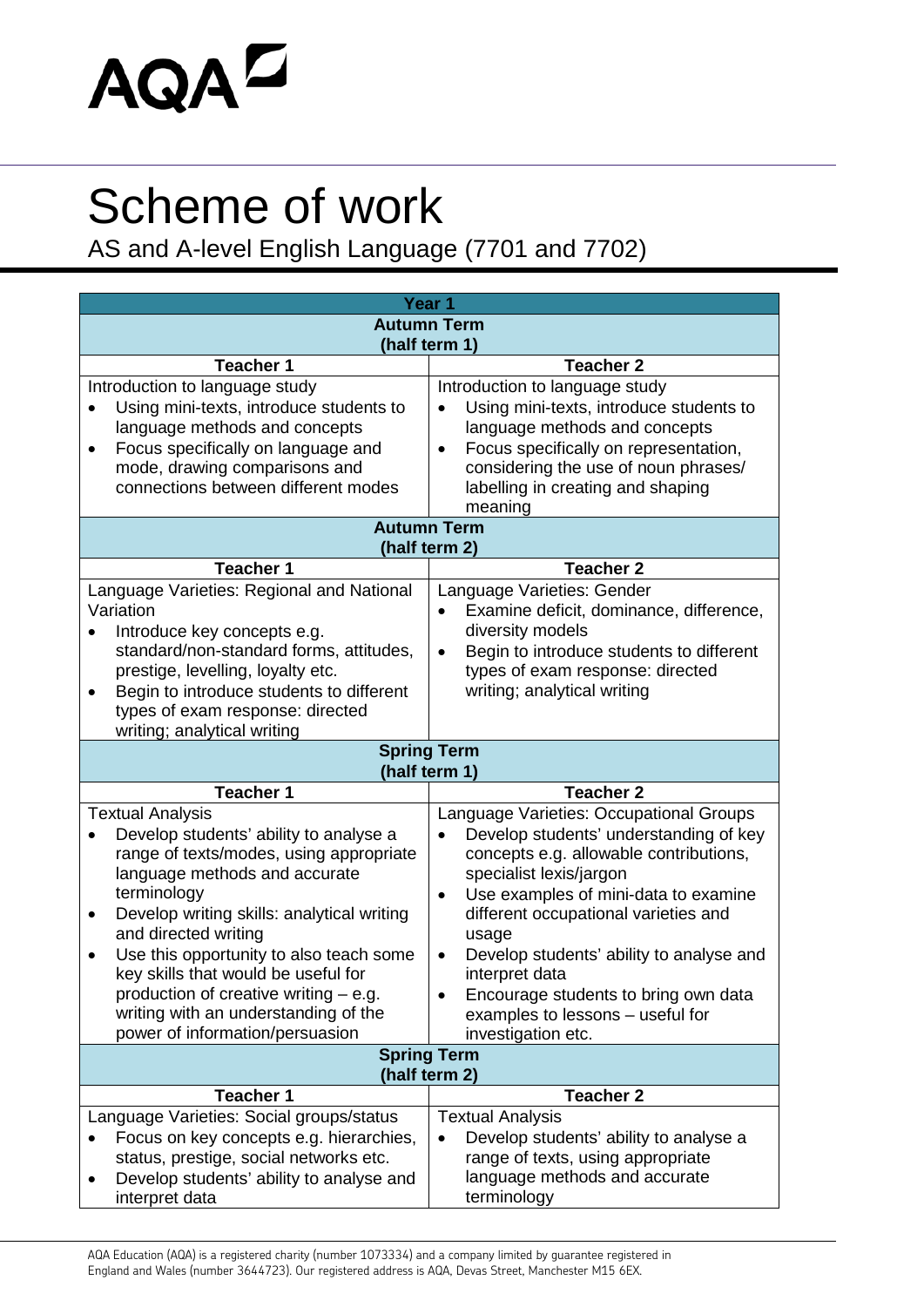| Encourage students to bring own data<br>examples to lessons - useful for<br>investigation etc. | Focus specifically on representation<br>$\bullet$<br>issues<br>Develop writing skills, in particular<br>$\bullet$<br>focusing on comparison between texts |  |
|------------------------------------------------------------------------------------------------|-----------------------------------------------------------------------------------------------------------------------------------------------------------|--|
| <b>Summer Term</b><br>(half term 1)                                                            |                                                                                                                                                           |  |
| <b>Teacher 1</b>                                                                               | <b>Teacher 2</b>                                                                                                                                          |  |
| <b>Revision: Paper 1</b>                                                                       | <b>Revision: Paper 2</b>                                                                                                                                  |  |
| Specific focus on essay structure,                                                             | Specific focus on discursive essay writing                                                                                                                |  |
| addressing each question separately and                                                        | and directed writing                                                                                                                                      |  |
| comparative aspects for question 3.                                                            |                                                                                                                                                           |  |
| <b>Summer Term</b>                                                                             |                                                                                                                                                           |  |
| (half term 2)                                                                                  |                                                                                                                                                           |  |
| Language in Action: Original Writing                                                           | Language in Action: Investigation                                                                                                                         |  |
| Working with style models                                                                      | Methods of data collection                                                                                                                                |  |
| Considering audience, purpose and<br>$\bullet$                                                 | Working with data<br>$\bullet$                                                                                                                            |  |
| genre in the production of creative                                                            | Writing up findings from a mini-<br>$\bullet$                                                                                                             |  |
| writing                                                                                        | investigation                                                                                                                                             |  |
| Consolidate work completed earlier in<br>٠                                                     |                                                                                                                                                           |  |
| the year on power of information/power                                                         |                                                                                                                                                           |  |
| of persuasion                                                                                  |                                                                                                                                                           |  |

| Year <sub>2</sub>                                     |                                                                                               |  |
|-------------------------------------------------------|-----------------------------------------------------------------------------------------------|--|
| <b>Autumn Term</b>                                    |                                                                                               |  |
| (half term 1)                                         |                                                                                               |  |
| <b>Teacher 1</b>                                      | <b>Teacher 2</b>                                                                              |  |
| Child Language Development                            | Language In Action: Investigation                                                             |  |
| Stages of spoken language                             | Students to concentrate on devising                                                           |  |
| development                                           | their own methodologies, collecting data                                                      |  |
| Theories surrounding CLD e.g.                         | sets, analysing data and drawing                                                              |  |
| innateness etc.                                       | conclusions                                                                                   |  |
| Develop students' ability to work with                | Balance of independent study and                                                              |  |
| extended data sets                                    | teacher guidance/support                                                                      |  |
| Apply relevant language methods and                   | Evaluation of data types - quantitative/<br>$\bullet$                                         |  |
| accurate terminology                                  | qualitative; case study etc.                                                                  |  |
| Focus on discursive essay writing skills<br>$\bullet$ | Application of relevant and suitable                                                          |  |
| thus enabling students to move beyond                 | language concepts                                                                             |  |
| the data appropriately                                | How to write an investigation                                                                 |  |
|                                                       | <b>Autumn Term</b>                                                                            |  |
|                                                       | (half term 2)                                                                                 |  |
| <b>Teacher 1</b>                                      | <b>Teacher 2</b>                                                                              |  |
| Child Language Development continued                  | Language Change                                                                               |  |
| Stages of literacy development                        | Focus on different aspects of change -                                                        |  |
| Theories surrounding CLD literacy e.g.<br>$\bullet$   | lexis, semantics etc. and attitudes                                                           |  |
| Rotheray, Barclay etc.                                | shown towards these                                                                           |  |
| Develop students' ability to work with                | Consider some of the debates<br>$\bullet$                                                     |  |
| extended data sets                                    | surrounding change e.g. Aitchison,                                                            |  |
| Apply relevant language methods and<br>$\bullet$      | contemporary issues etc.                                                                      |  |
| accurate terminology                                  | Begin to develop range of writing skills:<br>$\bullet$<br>discursive, analytical, directed in |  |
| Focus on discursive essay writing skills              | response to arguments in source                                                               |  |